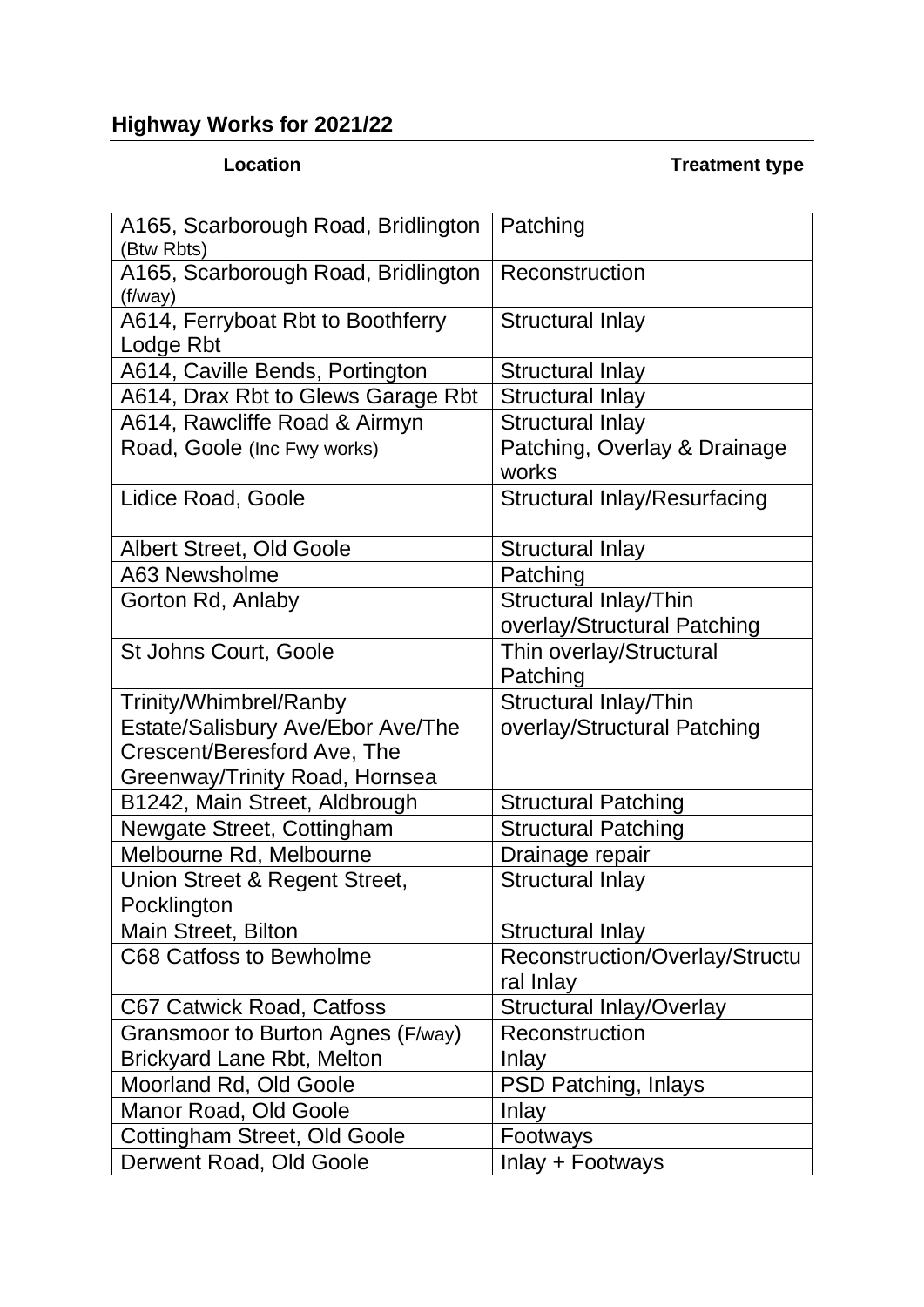| <b>Thwaite Street, Cottingham</b>          | <b>Inlay</b>                       |
|--------------------------------------------|------------------------------------|
| South Street, Cottingham                   | <b>PSD Patching &amp; footways</b> |
| Croft Close & View, Market Weighton        | Inlay & Kerbing                    |
| Dunswell Lane, Dunswell                    | In-situ recycling & Overlay        |
| <b>Beverley Road, Whitedale</b>            | In-situ recycling & Overlay        |
| Main Road, Bilton                          | Inlay                              |
| Holmes Lane, Bilton                        | Reconstruction                     |
| Melton Bottom Rbt, Welton                  | Inlay                              |
| SpringIfield Way access Rd, Anlaby         | Inlay                              |
| jcts                                       |                                    |
| Wright Crescent, Bridlington               | Inlay                              |
| <b>St Helens Drive/The Crescent/St</b>     | Inlay & patch & footway            |
| Annes Walk/Park Rd, Welton                 |                                    |
| Roundhouse Bridge/White House              | <b>Culvert/Headwall repairs</b>    |
| bridge                                     |                                    |
| Wold Road/Hill, North Cave btw bend        | <b>Haunch Overlay</b>              |
| & A1034                                    |                                    |
| Main Street Everingham (inc C16, jct to    | Overlay, Patching & Edge           |
| Bielby)                                    | strengthening                      |
| Spring Road, Market Weighton - Red         | Overlay structural patching,       |
| Lane to Pump station                       | Inlay                              |
| C7, Wold Newton Road, Wold                 | Haunch, Overlay & Patching         |
| <b>Newton to Burton Fleming</b>            |                                    |
| <b>Church Hill Grindale</b>                | <b>Inlay Overlay</b>               |
| Church Street, South Cave (near            | Inlay                              |
| Thornham jct)                              |                                    |
| Common Rd, Melbourne                       |                                    |
| Dunnington Lane (top of Skipsea Lane)      | Overlay & Structural patching      |
| <b>Barmston Close, Beverley</b>            | Inlay                              |
| Cleaving Garth Road,                       | Overlay & Structural patching      |
| Londesborough                              |                                    |
| Reynolds Close, Melton                     | Inlay                              |
| Sands Lane, Boynton                        | Overlay, regulation & PSD          |
|                                            | Patching                           |
| Woldgate, Boynton                          | Overlay, PSD Patching              |
| Garton Balk & York Rd, Garton              | Haunch & Surface dressing          |
| Grassdale Park, Brough                     | Drainage improvement               |
| B1232 Beverley Rd, Anlaby (Btw             | <b>Structural Inlay</b>            |
| Springfield Way Rbt Including Wilson St    |                                    |
| mini Rbt)<br>C91, Main Street, Skirpenbeck | <b>PSD Patching</b>                |
| C91, Middle Street, Skirpenbeck            | <b>PSD Patching</b>                |
|                                            |                                    |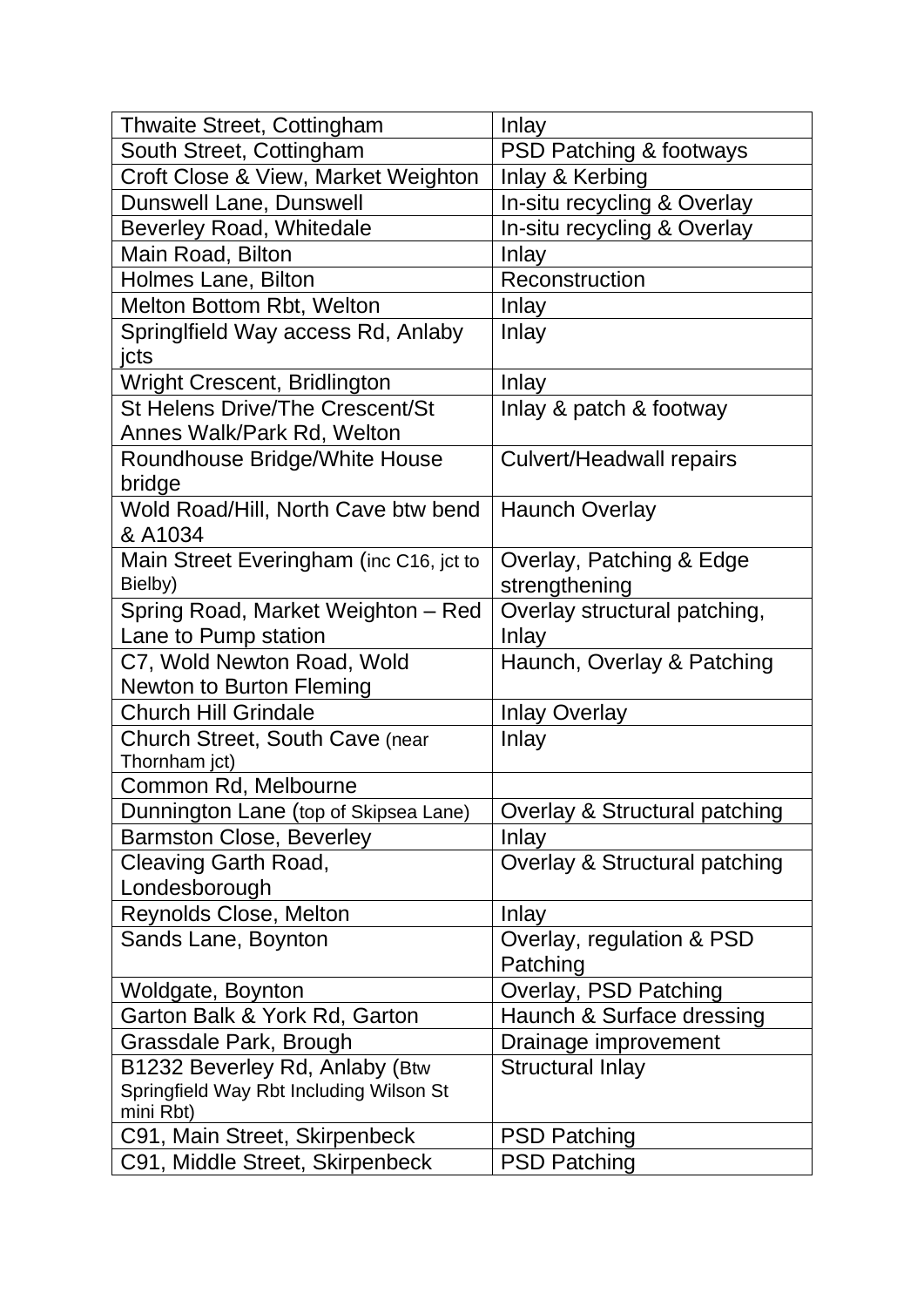| Roundhouse Bridge & White House       | <b>Bridge repairs</b>                 |
|---------------------------------------|---------------------------------------|
| bridge                                |                                       |
| A1035 White Cross, Leven              | Inlay & Joint treatment               |
| B1230 Wold Road/Hill, Nth Cave        | <b>Haunch Reconstruction &amp;</b>    |
| (Btw Bend & A1034)                    | Overlay                               |
| C111 Main Street, Everingham (inc     | <b>Haunch Reconstruction &amp;</b>    |
| jct to Bielby                         | Overlay                               |
| C72 Spring Road, Market Weighton -    | <b>Structural Inlay/Overlay</b>       |
| Red Lane to Pump Station (F/way)      | Reconstruction                        |
| C130 Church Hill, Grindale (Inc       | Inlay/Overlay/Reconstruction          |
| F/way)                                |                                       |
| <b>Church Street, South Cave</b>      | Inlay                                 |
| Common Rd, Melbourne                  | <b>Structural Inlay &amp; Overlay</b> |
| Nunkeeling Rd, Dunnington             | Patching & Overlay                    |
| Barmston Close, Beverley (Inc         | Structural Inlay &                    |
| F/way)                                | Reconstruction                        |
| <b>Cleaving Garth Road,</b>           | <b>Structural Inlay &amp; Overlay</b> |
| Londesborough                         |                                       |
| Reynolds Close, Melton                | Inlay                                 |
| Sands Lane, Boynton                   | <b>Overlay/PSD Patching</b>           |
| <b>Woldgate Boynton</b>               | <b>Overlay/PSD Patching</b>           |
| Cliff Lane, Bempton                   | Inlay Overlay & PSD Patching          |
| Marshall Ave, Bridlington (Inc F/way) | <b>Inlay Reconstruction</b>           |
| Northfield/Crossfield/Bedford/Cambri  | Inlay, PSD Patching & Screed          |
| dge Rd/Hillman Rd/Atholl              |                                       |
| <b>Ave/Penshurst Ave, Hessle</b>      |                                       |
| Sandsacre Ave, Bridlington            | Inlay & PSD Patching                  |
| Driffield Road, Langtoft              | Inlay                                 |
| <b>Stanhope St Goole</b>              | Anti-skid                             |
| A1034, Market Weighton Rd/King        | <b>PSD Patching</b>                   |
| Street, Sancton                       |                                       |
| B1249 Driffield Rd/Wansford Rd btw    | <b>PSD Patching</b>                   |
| <b>Wansford &amp; Driffield</b>       |                                       |
| B1230 Westgate, North Cave            | <b>PSD Patching</b>                   |
| B1423/C31 Quay Rd, Prospect St,       | <b>PSD Patching</b>                   |
| <b>Bridlington</b>                    |                                       |
| B1228 Wood Lane Brind                 | <b>PSD Patching</b>                   |
| B1230 Admiral Walker Rd, Cartwright   | <b>PSD Patching</b>                   |
| Lane & Keldgate Rd Beverley           |                                       |
| C48 Main Street, Whitgift             | <b>PSD Patching</b>                   |
| C23 Ricklepits, Skerne & Main St      | <b>PSD Patching</b>                   |
| <b>Skerne</b>                         |                                       |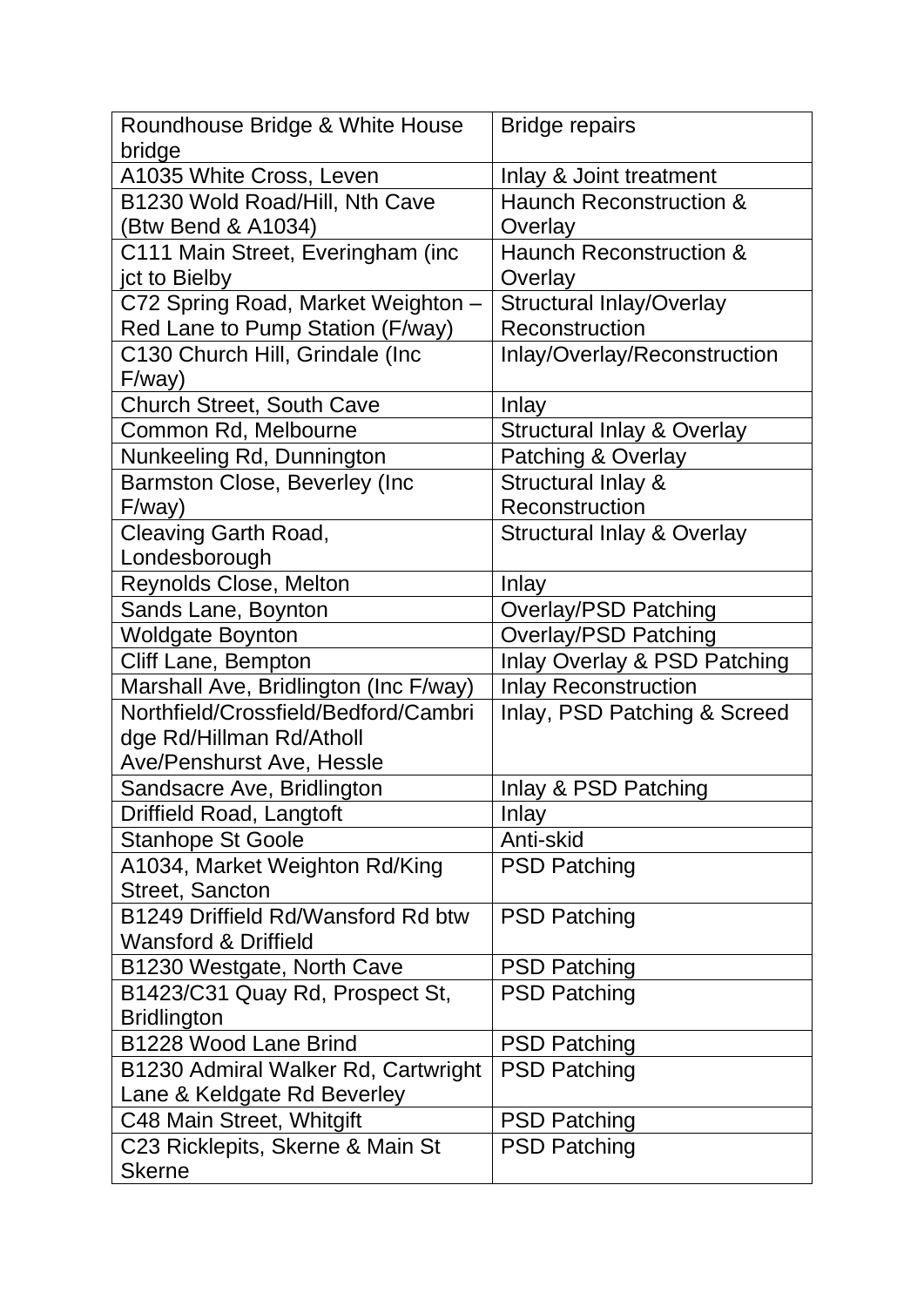| C64 Main Street, Tunstall inc side                          | <b>PSD Patching</b>               |
|-------------------------------------------------------------|-----------------------------------|
| Rds                                                         |                                   |
| C66 Station Rd, Sigglesthorne Rd,<br>Hatfield/C1 North Road | <b>PSD Patching</b>               |
| C4 Dolegate, Skirpenbeck                                    | <b>PSD Patching</b>               |
| C76 Kiplingcotes Rd, Etton/Sth                              | <b>PSD Patching</b>               |
| Dalton/Main Street, South Dalton                            |                                   |
| C14 Meaux Lane/Meaux Road Routh                             | <b>PSD Patching</b>               |
| Water Lane/Ellerker Lane South                              | <b>PSD Patching &amp; Inlay</b>   |
| Cave                                                        |                                   |
| C74 Cave Lane/Main Street Ellerker                          | <b>PSD Patching</b>               |
| C149 Mill Lane Brandesburton                                | <b>PSD Patching</b>               |
| C151 Jewison Lane, Sewerby                                  | <b>PSD Patching</b>               |
| Neswick Lane/Applegarth Lane                                | <b>PSD Patching &amp; Overlay</b> |
| <b>Bainton</b>                                              |                                   |
| <b>Town Street Nunburnholme</b>                             | <b>PSD Patching</b>               |
| Seathorne Withernsea                                        | <b>PSD Patching &amp; Screed</b>  |
| Wasdale Green Cottingham                                    | <b>Surface Dressing</b>           |
| Kirkholme Way/Lyndhurst                                     | <b>PSD Patching &amp; Screed</b>  |
| <b>CI/Plantation CI, Beverley</b>                           |                                   |
| <b>Bempton Drive/garden/Crescent</b>                        | <b>PSD Patching &amp; Screed</b>  |
| <b>Bridlington</b>                                          |                                   |
| <b>Tithe Barn Lane Patrington</b>                           | <b>PSD Patching</b>               |
| <b>Wentworth Grove Aldbrough</b>                            | <b>Surface Dressing</b>           |
| A614 Eastburn                                               | Patching                          |
| B1253 Easton Road Bridlington                               | Patching                          |
| C46 Station Road Bridlington                                | Patching                          |
| <b>Hobman Lane/Hutton Road</b>                              | Patching                          |
| Cranswick                                                   |                                   |
| <b>Burn Butts Lane Hutton Cranswick</b>                     | Patching                          |
| B1249 Driffield Road, Langtoft                              | Patching                          |
| Main Street & Broad Lane Low                                | Patching                          |
| Catton                                                      |                                   |
| C107 Newbridge Lane High Catton                             | Patching                          |
| C36 High Catton Rad Stamford                                | Patching                          |
| <b>Bridge</b>                                               |                                   |
| C46 Ling Lane Wilberfoss                                    | Patching                          |
| <b>Moor Lane Little Kelk</b>                                | Patching and Overlay              |
| C15 Eastlands Road Tibthorpe &                              | Patching                          |
| <b>Tibthorpe Road Kirkburn</b>                              |                                   |
| Thwing Road, Kilham                                         | Patching                          |
| C4 Pocklington Fangfoss                                     | Patching                          |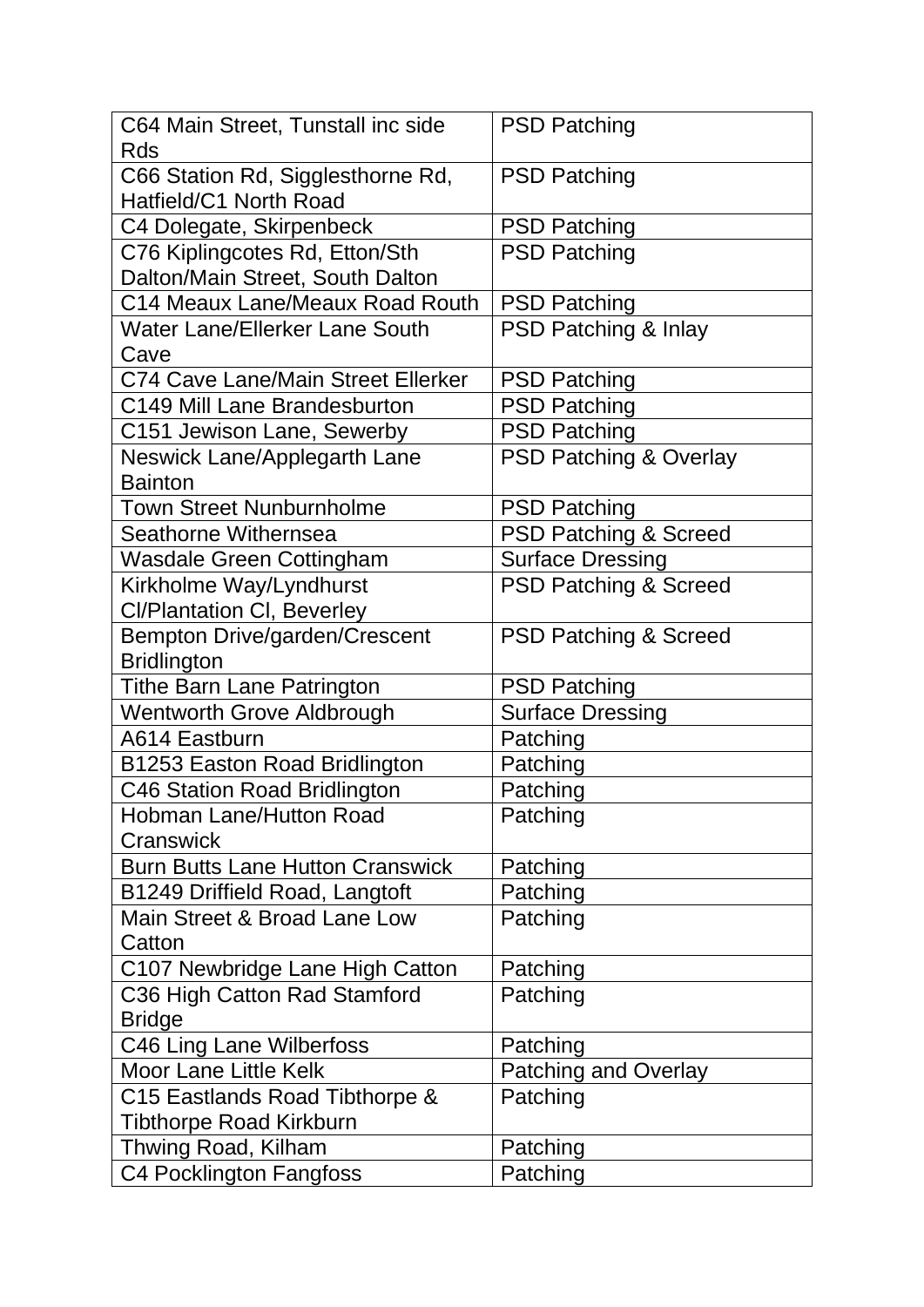| <b>Green Lane Langtoft</b>                | Patching            |
|-------------------------------------------|---------------------|
| <b>Front Street/Back Lane/Back Street</b> | Patching            |
| <b>Wold Newton</b>                        |                     |
| North Street Barmby on the Marsh          | Patching            |
| C24 Bridge Lane Rawcliffe Bridge          | Patching            |
| C24 Jonny Moor/Long Lane Rawcliffe        | Patching            |
| <b>Bridge</b>                             |                     |
| <b>C97 Sand Lane HOSM</b>                 | Patching            |
| <b>Gale Carr Lane Bielby</b>              | Patching            |
| <b>C98 Skiff Lane HOSM</b>                | Patching            |
| A614 Thorpe Road Howden                   | Patching            |
| B1230 Main Road Scalby                    | Patching            |
| <b>Main Road North Cliffe</b>             | Patching            |
| C89 Green Lane East Cottingwith           | Patching            |
| <b>Field Lane Gowdall</b>                 | Patching            |
| Newby Lane, Gowdall                       | Patching            |
| <b>West End South Dalton</b>              | PSD Patching/ Inlay |
| B1248 Malton Road Cherry Burton           | <b>PSD Patching</b> |
| (Btw Main Rd Etton and crossroads)        |                     |
| Oak Tree Drive/Oak Tree Close             | <b>PSD Patching</b> |
| <b>Molescroft</b>                         |                     |
| <b>Mill Lane Kirk Ella</b>                | Patching            |
| <b>B1232 Beverley Road Anlaby</b>         | Patching            |
| <b>Mill Road Swanland</b>                 | Patching            |
| <b>Woodlands Rise North Ferriby</b>       | Patching            |
| Jenny Brough Lane Hessle                  | Patching            |
| <b>C28 Weghill Road Preston</b>           | Patching            |
| C11 Daisy Hill Road                       | Patching            |
| <b>Elstronwick/Burstwick</b>              |                     |
| <b>Thirtle Bridge Lane Rimswell</b>       | Patching            |
| <b>Tower Road Rimswell</b>                | Patching            |
| <b>Main Street Burstwick</b>              | Patching            |
| <b>Moor Road Stamford Bridge</b>          | <b>PSD Patching</b> |
| C4 Hatkill Lane Fangfoss                  | <b>PSD Patching</b> |
| <b>C4 Hatkill Lane Full Sutton</b>        | <b>PSD Patching</b> |
| C33 Asselby Road Asselby                  | <b>PSD Patching</b> |
| C33 Barmby Road Asselby                   | <b>PSD Patching</b> |
| C33 Asselby Road Barmby on the            | <b>PSD Patching</b> |
| Marsh                                     |                     |
| C33 High Street Barmby on the             | <b>PSD Patching</b> |
| <b>Marsh</b>                              |                     |
| <b>Copendale Road Molescroft</b>          | <b>PSD Patching</b> |